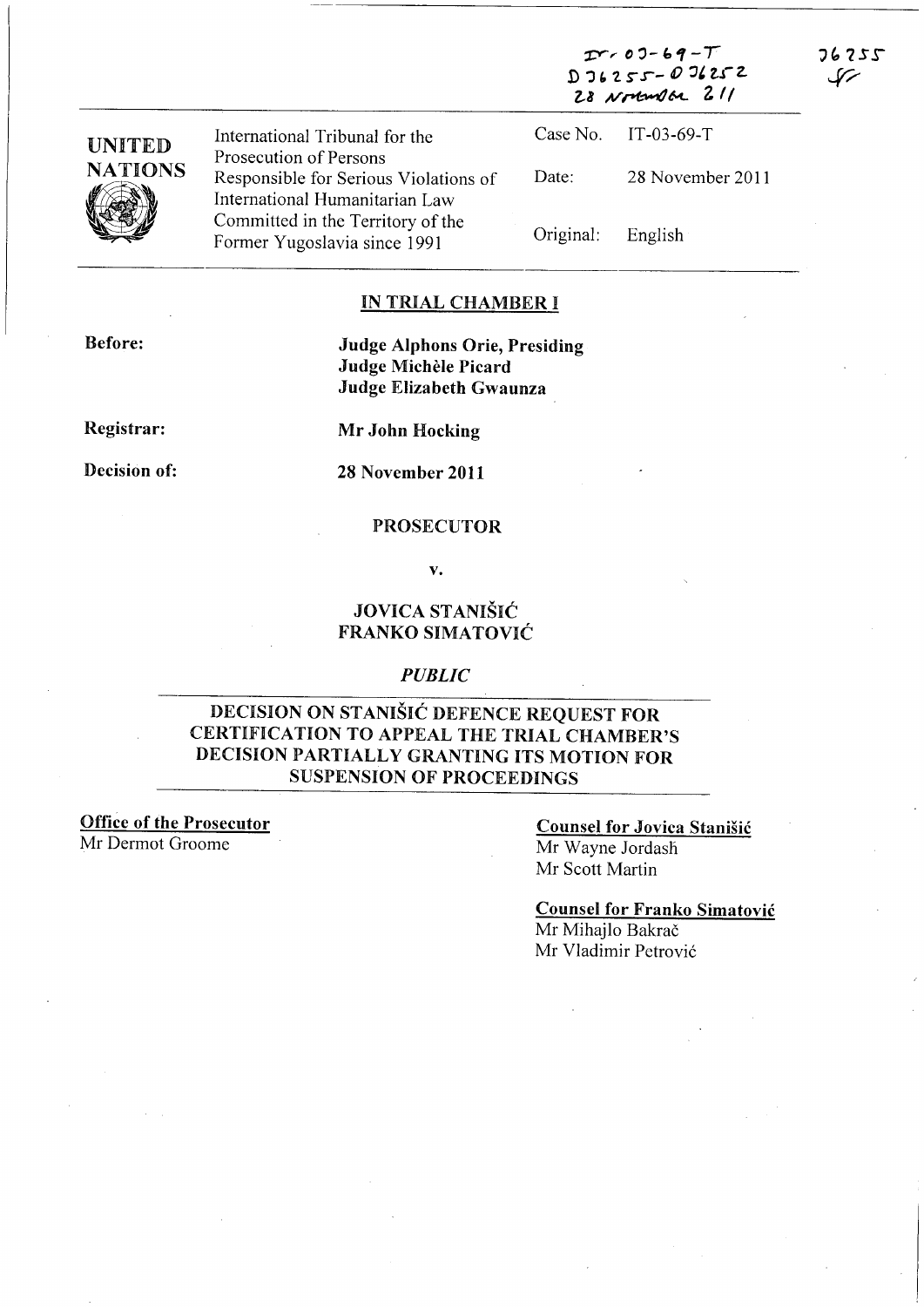## **I.** PROCEDURAL HISTORY

1. On 5 October 2011, the Stanisic Defence requested certification to appeal the Chamber's oral decision of 22 August 2011, partially granting a Stanišić Defence motion for suspension of proceedings ("Request").<sup>1</sup> The Chamber provided the reasons for this oral decision on 28 September 2011 (collectively "Impugned Decision").<sup>2</sup> On 19 October 2011, the Prosecution responded to the Request ("Response").<sup>3</sup> The Simatović Defence did not respond to the Request.

## II. SUBMISSIONS OF THE PARTIES

2. The Stanišić Defence submits that the Impugned Decision will affect the ultimate outcome of the trial.<sup>4</sup> It asserts that the four-week suspension granted in the Impugned Decision provided insufficient time for the Stanisić Defence to review a large quantity of documents.<sup>5</sup> It argues that an interlocutory appeal is necessary to enable the Defence to satisfactorily deal with any outstanding material.<sup>6</sup> According to the Stanišić Defence, there has not been an adequate opportunity to respond to all of the Prosecution's evidence, in particular that admitted during cross-examination of Defence witnesses, thereby undermining the potential for an effective defence.<sup>7</sup> The Stanišić Defence submits that, if the Request is not granted, the Prosecution will continue introducing new documents into evidence during the cross-examination of Defence witnesses, which will inevitably lead to further delays in the proceedings and ineffective Defence examinations of witnesses.<sup>8</sup> It submits that an immediate and longer adjournment could prevent interruptions to the trial and assist in safeguarding its faimess. <sup>9</sup>

3. The Prosecution does not take a position in relation to the Request, but requests that, if the Chamber were to grant the Request, the appeal be restricted to the matters dealt with in the Impugned Decision.<sup>10</sup> The Prosecution notes that the Chamber, in the Impugned Decision, explicitly refrained from incorporating issues related to the admission of Prosecution documents

 $\mathbf{I}$ Stanišić Defence Request for Certification to Appeal the Trial Chamber's Decision Partially Granting the Stanišić Defence Motion for Suspension of Proceedings After the Summer Recess, 5 October 2011; T. 13393.  $\overline{2}$ 

Reasons for Decision Partially Granting the Stanišić Defence Motion for Suspension of Proceedings After the Summer Recess, 28 September 2011.  $\overline{\mathbf{3}}$ 

Prosecution Response to the Stanisić Defence Request for Certification to Appeal the Trial Chamber's Decision Partially Granting the Stanišić Defence Motion for Suspension of Proceedings After the Summer Recess, 19 October 2011.  $\overline{4}$ 

Request, paras 5-7.  $5<sup>5</sup>$ 

Request, paras 5-6.  $\ddot{6}$ 

Ibid.  $\overline{7}$ 

Request, para. 6.  $\boldsymbol{8}$ 

Request, para. 8. Request, para. 9.

 $\frac{10}{10}$  Response, paras 3, 9-10.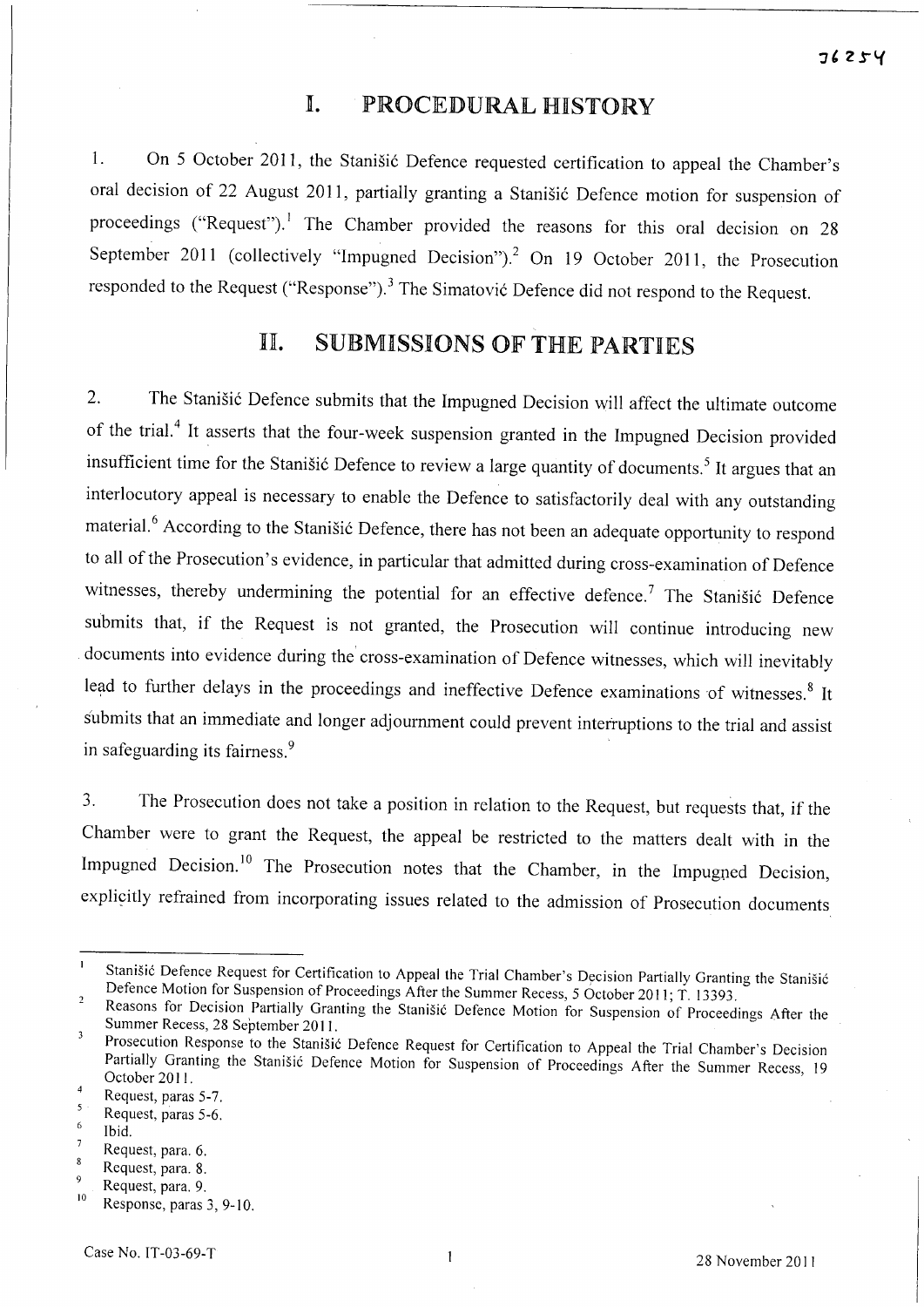during the cross-examination of Defence witnesses, instead deferring those issues to a separate  $decision.<sup>11</sup>$ 

### Ill. APPLICABLE LAW

4. Rule 73 (B) of the Tribunal's Rules of Procedure and Evidence ("Rules") requires that a Trial Chamber is satisfied of two cumulative criteria in order for it to grant a request for certification to appeal: 1) that the decision involves an issue that would significantly affect the fair and expeditious conduct of the proceedings or the outcome of the trial, and 2) that in finding such an issue exists, it is the opinion of the Trial Chamber that an immediate resolution by the Appeals' Chamber may materially advance the proceedings.

## **IV.** DISCUSSION

5. At the outset, the Chamber clarifies that it explicitly chose to deal with the arguments related to the admission of Prosecution documents during cross-examination of Defence witnesses ("New Evidence") separately, and not in the Impugned Decision.<sup>12</sup> Accordingly, the Stanisić Defence's submissions seeking certification to appeal the Impugned Decision on New Evidence grounds are misplaced and will not be further considered. Notwithstanding this, the Chamber will consider whether the Impugned Decision meets the criteria of Rule 73 (B) of the Rules.

6. With respect to the first prong of Rule 73 (B), the Chamber considers that the Impugned Decision involves the issue of how much time the Stanisic Defence requires in order to review certain material necessary for an effective presentation of its case. This issue significantly affects the fair and expeditious conduct of the proceedings or the outcome of the trial, thus meeting the first prong of Rule 73 (B) of the Rules.

7. The Chamber further considers that granting certification to appeal at this stage may materially advance the proceedings as any prejudice, if found by the Appeals Chamber, could more appropriately be remedied during the trial as opposed to during an appeals procedure. Remedying a prejudice arising from the issue at hand during the first instance proceedings would have a positive effect on the expeditiousness of the overall proceedings. In this respect, the Chamber also notes that granting certification to appeal at this stage does not cause immediate further delays in the proceedings, as it does not, in itself, lead to a suspension of the proceedings.

 $\frac{11}{12}$  Response, para. 8.

See Impugned Decision, para. 17. This matter was then dealt with in the Chamber's Guidance on the Admission into Evidence of Documents Tendered by the Prosecution During the Defence Case and Reasons for Decisions on Past Admissions of Such Documents, 26 August 2011.